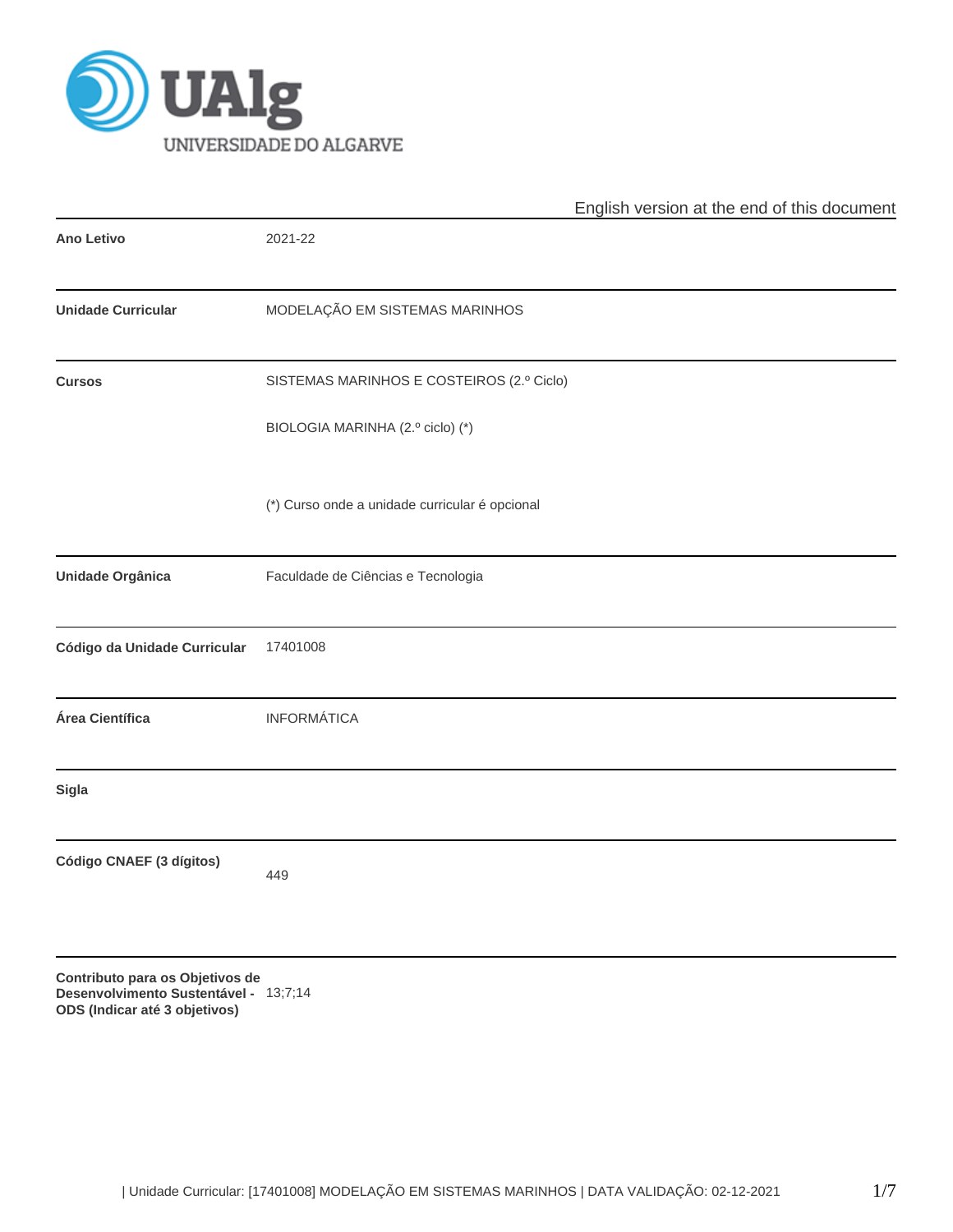

**Línguas de Aprendizagem** Inglês **Modalidade de ensino** Presencial **Docente Responsável** Flávio Augusto Bastos da Cruz Martins

| <b>I DOCENTE</b>                        | <b>TIPO DE AULA</b> | <b>TURMAS</b> | TOTAL HORAS DE CONTACTO (*) |
|-----------------------------------------|---------------------|---------------|-----------------------------|
| Flávio Augusto Bastos da Cruz Martins   | PL: T               | T1: PL1       | 7T: 10PL                    |
| José Manuel Quintela de Brito Jacob     | PL: T               | T1: PL1       | 7T: 10PL                    |
| <sup>1</sup> João Miguel Leitão Janeiro | PL: T               | T1: PL1       | 4T: 10PL                    |

\* Para turmas lecionadas conjuntamente, apenas é contabilizada a carga horária de uma delas.

| <b>ANO</b> | <b>PERIODO DE FUNCIONAMENTO*</b> | <b>HORAS DE CONTACTO</b> | <b>HORAS TOTAIS DE TRABALHO</b> | <b>ECTS</b> |
|------------|----------------------------------|--------------------------|---------------------------------|-------------|
|            | ~~<br>ےت                         | 18T: 30PL                | 156                             |             |

\* A-Anual;S-Semestral;Q-Quadrimestral;T-Trimestral

## **Precedências**

Sem precedências

# **Conhecimentos Prévios recomendados**

Conhecimento básico de computadores, sistema operativo windows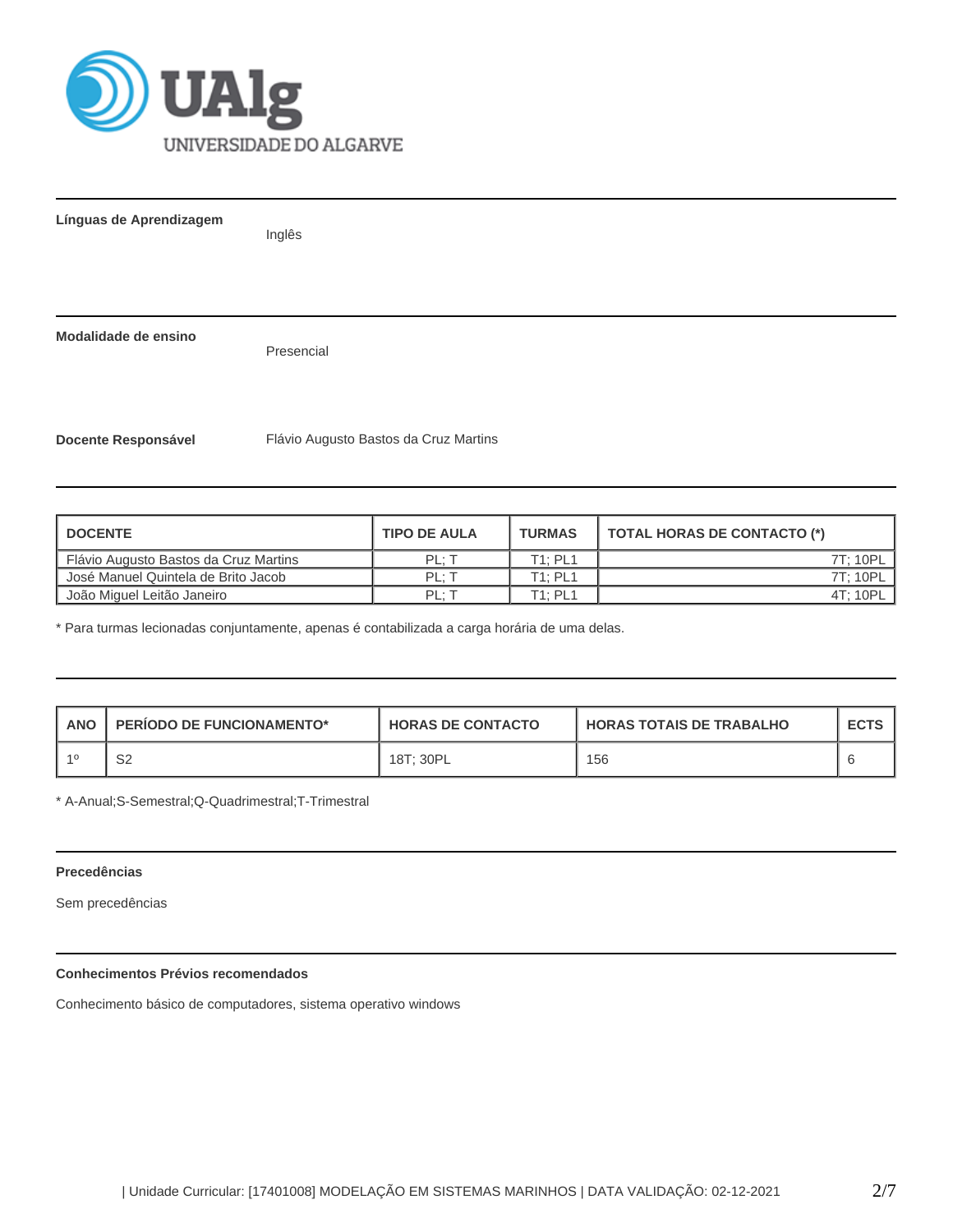

#### **Objetivos de aprendizagem (conhecimentos, aptidões e competências)**

A unidade curricular tem por objetivo fornecer competências na análise da hidrodinâmica, dos escoamentos de maré e do transporte de substâncias em sistemas marinhos, assim como no conhecimento da ecologia desses sistemas, desde o organismo ao ecossistema, através de metodologias de modelação. Com este fim são introduzidas ferramentas de modelação que permitirão aos alunos uma aplicação prática aos problemas. Adicionalmente, os alunos ganharão competências na componente conceptual da modelação numérica, dos métodos e das suas respetivas propriedades.

#### **Conteúdos programáticos**

- Introdução aos processos marinhos

- Transporte de uma propriedade genérica; Métodos de Discretização; Tipos de métodos numéricos; Propriedades numéricas dos métodos e análise de erros; Aplicação do método dos volumes finitos; Modelação do transporte de poluentes; Modelação de ciclos biogeoquímicos.Introdução ao sistema MOHID; Simulações hidrodinâmicas; dispersão de poluentes.

- Modelação de ondas, ondas geradas pelo vento no oceano, tipos e características das ondas, cinemática e propagação de ondas, dispersão, grupos, energia, comportamento das ondas em regiões costeiras, "storm surges" e "tsunamis".

- Introdução à Oceanografia Operacional numa perspetiva da sua evolução histórica, do seu estado atual e desafios futuros. Oceanografia Operacional na Universidade do Algarve. Produtos derivados de sistemas operacionais e a sua importância económico-social.

#### **Metodologias de ensino (avaliação incluída)**

Para a parte teórica da unidade curricular serão utilizadas aulas expositivas clássicas com recurso a material didático digital (especialmente apresentações e filmes). Serão também usadas folhas de cálculo para introduzir conteúdos específicos. A parte prática da unidade curricular decorrerá num laboratório de informática usando uma metodologia prática que permita aos alunos interagir com os modelos e construírem eles próprios as soluções. O docente guiará os alunos através do processo ajudando-os a criar e desenvolver os projetos. A avaliação será composta por uma prova escrita e por dois trabalhos práticos com relatório. A prova escrita versará as componentes conceptuais da unidade curricular e os trabalhos práticos utilizarão modelos para resolver problemas realistas propostos pelos docentes. A classificação final será obtida pela média ponderada das três componentes, com ponderações de 35% para a prova escrita e de 35% e 30% para os dois trabalhos.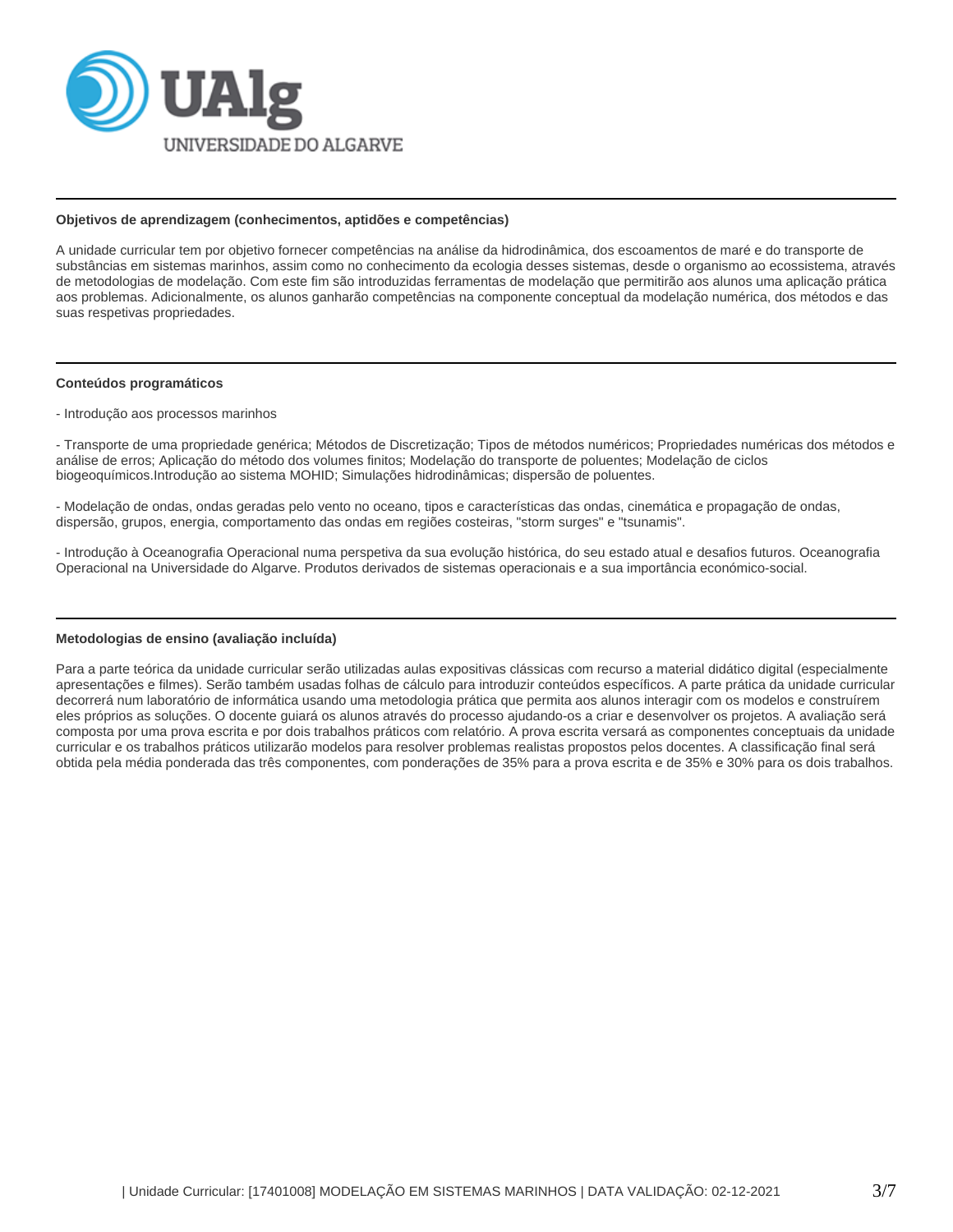

### **Bibliografia principal**

Open University, 1998 - Waves, Tides and Shallow-Water Processes (V4), Oceanography Course Team, Oceanographic Series, 2nd edition, Butterworth Heinemann.

Versteeg, H.K., Malalasekera, W., 1995. An introduction to computational fluid dynamics the finite volume method Longman Scientific & Technical.

Abbott, M. & D. Basco, 1989. Computational fluid dynamics: an introduction for engineers. Longman Scientific & Technical. London.

Kantha, L. H. and C. A. Clayson, 2000. Numerical Models of Oceans and Oceanic Processes. International Geophysics Series. Volume 66. Academic Press.

Operational Oceanography in the 21st Century. Editors: A. Schiller and G. B. Brassington, Springer, 2011

A Global Ocean Observing System (GOOS), Delivered Through Enhanced Collaboration Across Regions, Communities, and New Technologies. Frontiers in Marine Science, 6, pp 291, 2019.

MOHID manuals (www.mohid.com)

http://csep1.phy.ornl.gov/om/om.html

https://oss.deltares.nl/web/delft3d

<http://marine.copernicus.eu/>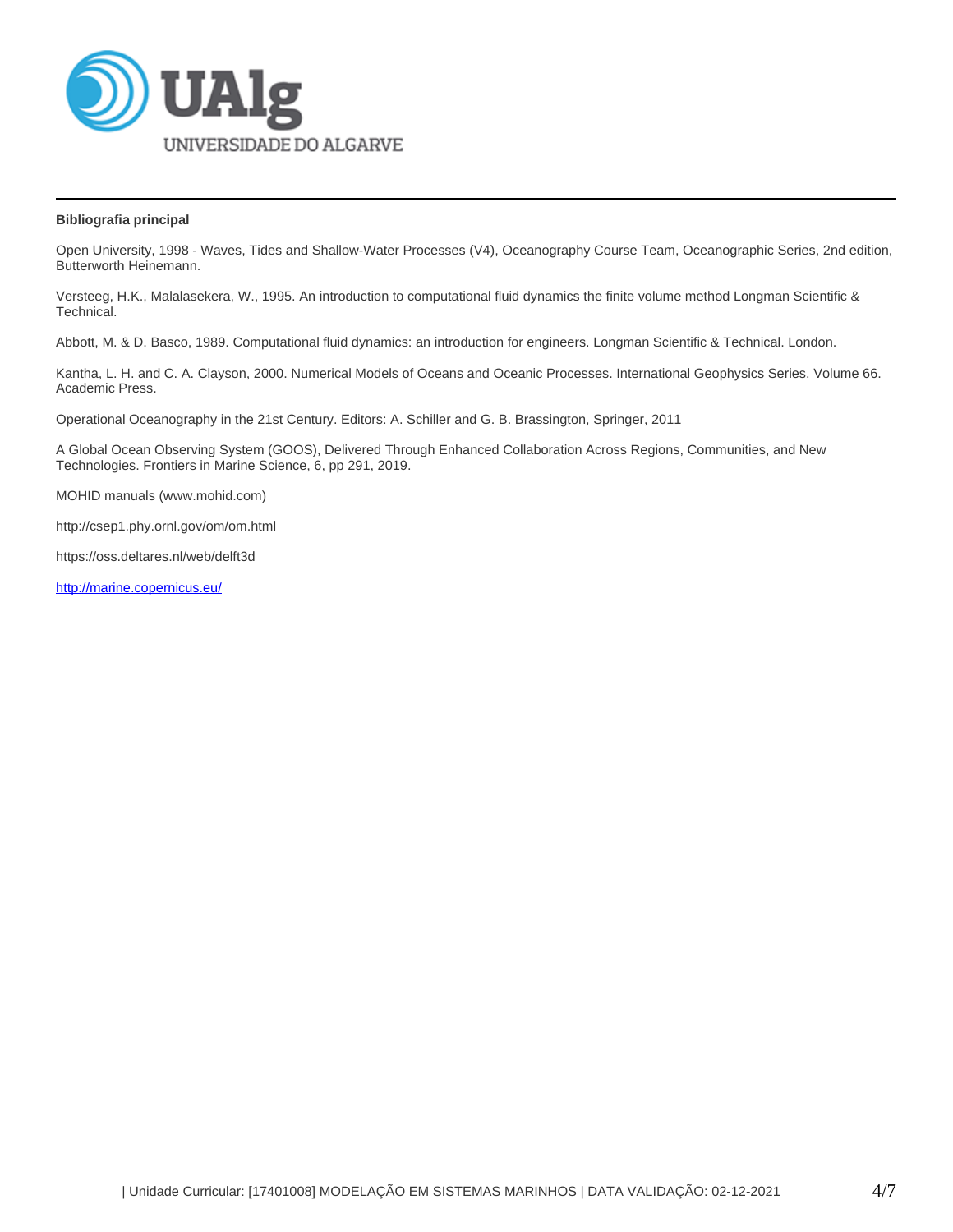

| <b>Academic Year</b>                                                                                   | 2021-22                                                           |  |  |  |  |  |
|--------------------------------------------------------------------------------------------------------|-------------------------------------------------------------------|--|--|--|--|--|
| <b>Course unit</b>                                                                                     | MODELLING OF MARINE SYSTEMS                                       |  |  |  |  |  |
| <b>Courses</b>                                                                                         | MARINE AND COASTAL SYSTEMS<br>Common Branch<br>MARINE BIOLOGY (*) |  |  |  |  |  |
|                                                                                                        | (*) Optional course unit for this course                          |  |  |  |  |  |
| <b>Faculty / School</b>                                                                                | FACULTY OF SCIENCES AND TECHNOLOGY                                |  |  |  |  |  |
| <b>Main Scientific Area</b>                                                                            |                                                                   |  |  |  |  |  |
| Acronym                                                                                                |                                                                   |  |  |  |  |  |
| <b>CNAEF code (3 digits)</b>                                                                           | 449                                                               |  |  |  |  |  |
| <b>Contribution to Sustainable</b><br><b>Development Goals - SGD</b><br>(Designate up to 3 objectives) | 13;7;14                                                           |  |  |  |  |  |
| Language of instruction                                                                                | English                                                           |  |  |  |  |  |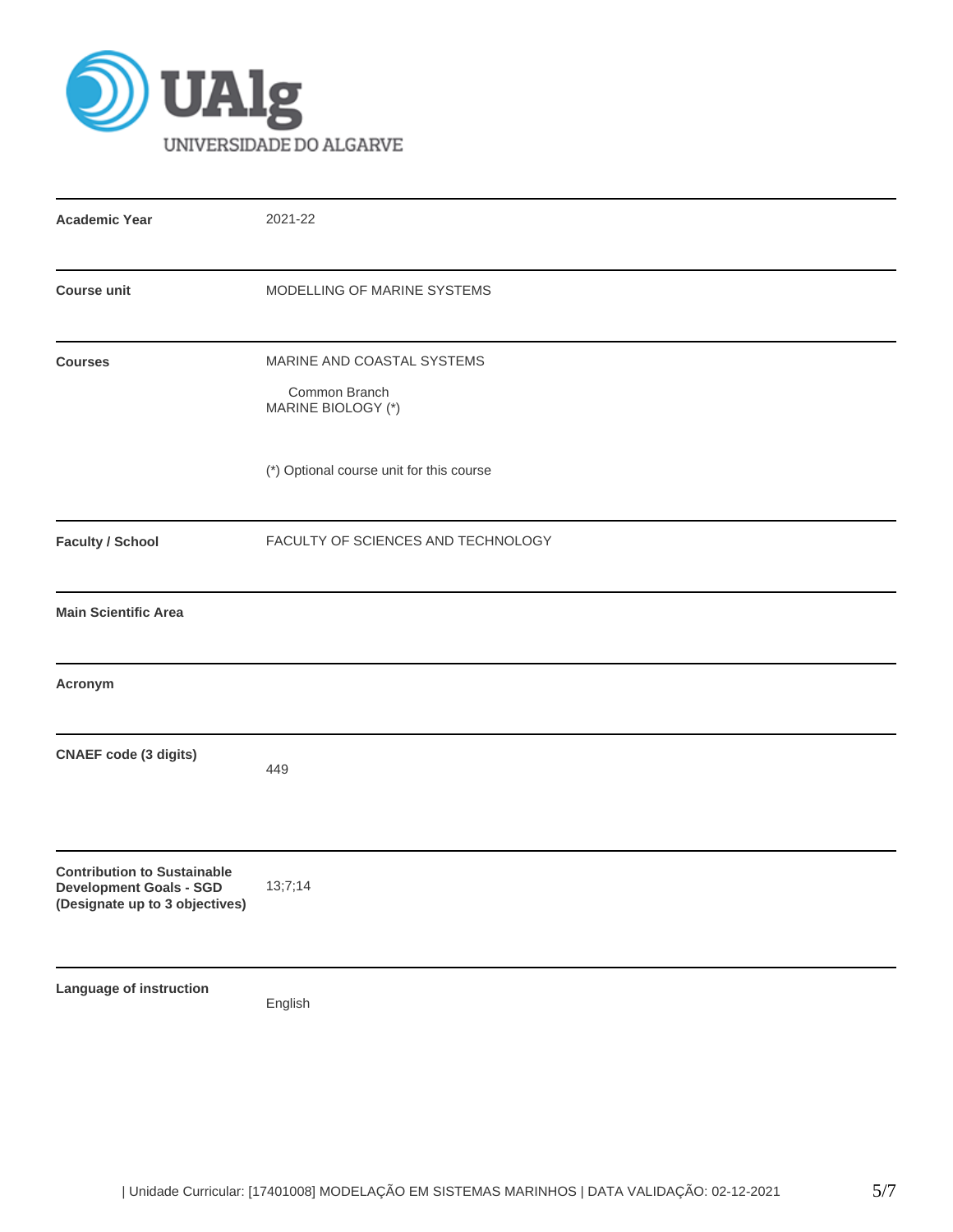

**Teaching/Learning modality**

Face to face learning

**Coordinating teacher** Flávio Augusto Bastos da Cruz Martins

| <b>Teaching staff</b>                 | <b>Type</b> | <b>Classes</b> | Hours (*) |
|---------------------------------------|-------------|----------------|-----------|
| Flávio Augusto Bastos da Cruz Martins | PL: T       | T1: PL1        | 7T: 10PL  |
| José Manuel Quintela de Brito Jacob   | PL: T       | T1: PL1        | 7T: 10PL  |
| Uoão Miquel Leitão Janeiro            | PL: 1       | T1: PL1        | 4T; 10PL  |

\* For classes taught jointly, it is only accounted the workload of one.

| <b>Contact hours</b>                                                                                                                |  |  |         |  |   |    |     | Total |
|-------------------------------------------------------------------------------------------------------------------------------------|--|--|---------|--|---|----|-----|-------|
|                                                                                                                                     |  |  | $II$ 30 |  | Ш | ШΟ | IІC | 156   |
| F - Theoretical; TP - Theoretical and practical ; PL - Practical and laboratorial; TC - Field Work; S - Seminar; E - Training; OT - |  |  |         |  |   |    |     |       |

Tutorial; O - Other

#### **Pre-requisites**

no pre-requisites

#### **Prior knowledge and skills**

Basic computer knowledge and Windows operative system.

### **The students intended learning outcomes (knowledge, skills and competences)**

The main objective of the course is to provide skills on modelling tools for the analysis of marine processes (Hydrodynamics, tidal flows, transport of substances) and also in ecological modelling, from the organism to the ecosystem. Several modelling tools are introduced allowing the student a practical application towards problems. Additionally the students will gain skills in conceptual principles of numerical modelling, regarding the methods and their numerical properties.